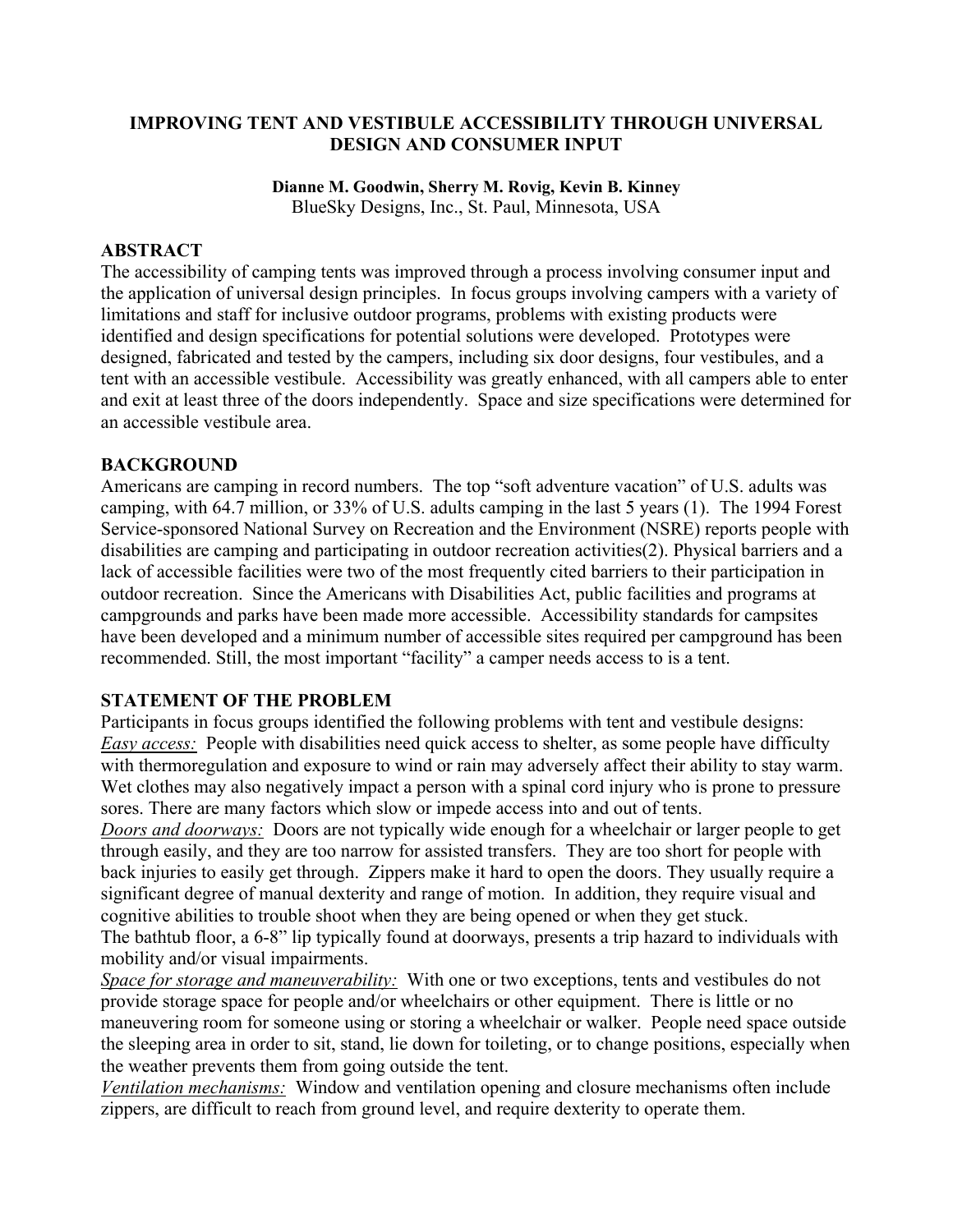# **IMPROVING TENT AND VESTIBULE ACCESSIBILITY**

*Set up:* Tents usually require a person of average strength, dexterity and reach to set it up. It also requires perceptual abilities and can be difficult for someone with a visual impairment. *Poles:* Poles at eye height present problems for people with and without visual impairments. *Toilet access:* A key consideration for people using mobility devices is access to accessible toilets

# **APPROACH**

A universal design approach was taken, looking at factors such as ease of use, flexibility in use, simple and intuitive use, low physical effort, and size and space for approach and use (3). The design question was whether we could design a tent and/or vestibule to be more accessible, meet all the criteria of camping tents, and offer improvements to campers without disabilities as well. Consumers with vision and mobility impairments and family members of children with disabilities were involved in the design process. Organizations providing inclusive outdoor adventure programs were also included. At times, staff members were asked to answer questions from the perspective as campers without disabilities to get a more universal appraisal of the needs. The initial session involved a needs and problem identification, discussion of what individuals and programs used at present, and shortcomings or positive design features of the equipment. The session ended with a "dream tent" brainstorm. The concept of a "Universal Vestibule" which could attach to a variety of tents and offer an accessible sheltered area was presented and reacted to. Dimensions and specifications for key elements such as the door width and height, vestibule space, and head room were determined.

The design team fabricated prototypes, including two structures of different sizes and construction, and four doors for testing at the second session.

Session two involved the presentation of the prototypes to group. Individuals were asked to try each door independently and complete a survey. A group discussion followed, and suggestions for improvements and changes were made.

The designers fabricated two new structures and three new doors.

The final session involved testing of the second round of prototypes.

# **DESIGN**

The input from the consumers and staff led to two different tent and vestibule design solutions, based on different types of camping.

*Universal Vestibule:* The first design concept is that of a "universal vestibule" which can be used with a wide range of tents to provide an accessible shelter and storage area. It would attach via a coupling, or fly extension. It could involve different wall options, potentially providing a common space or entryway for a combination of up to three tents or a vehicle. This may be used more by families who are camping or for group camping situations where it makes sense to attach a vestibule to one to three tents. It could be used as a standalone shelter for a private commode or gear storage. *Combination Tent/Vestibule:* The second concept is that of a tent with a built-in accessible vestibule. This would more likely be used by more independent campers, where one or two people

will be camping. It offers the simplicity and reduced bulk and weight of a single shelter.

Both units would include accessible doors and room for a wheelchair to maneuver in.

*Door design:* Six door designs which required minimal or no dexterity were built and tested by the participants. Two designs were hands-free, swinging open or closed when pushed and returning to position once a

person got past the door. The other designs required minimal dexterity and included a sliding door, fan door, curtain and V door. Such designs



Figure 1. Café doors